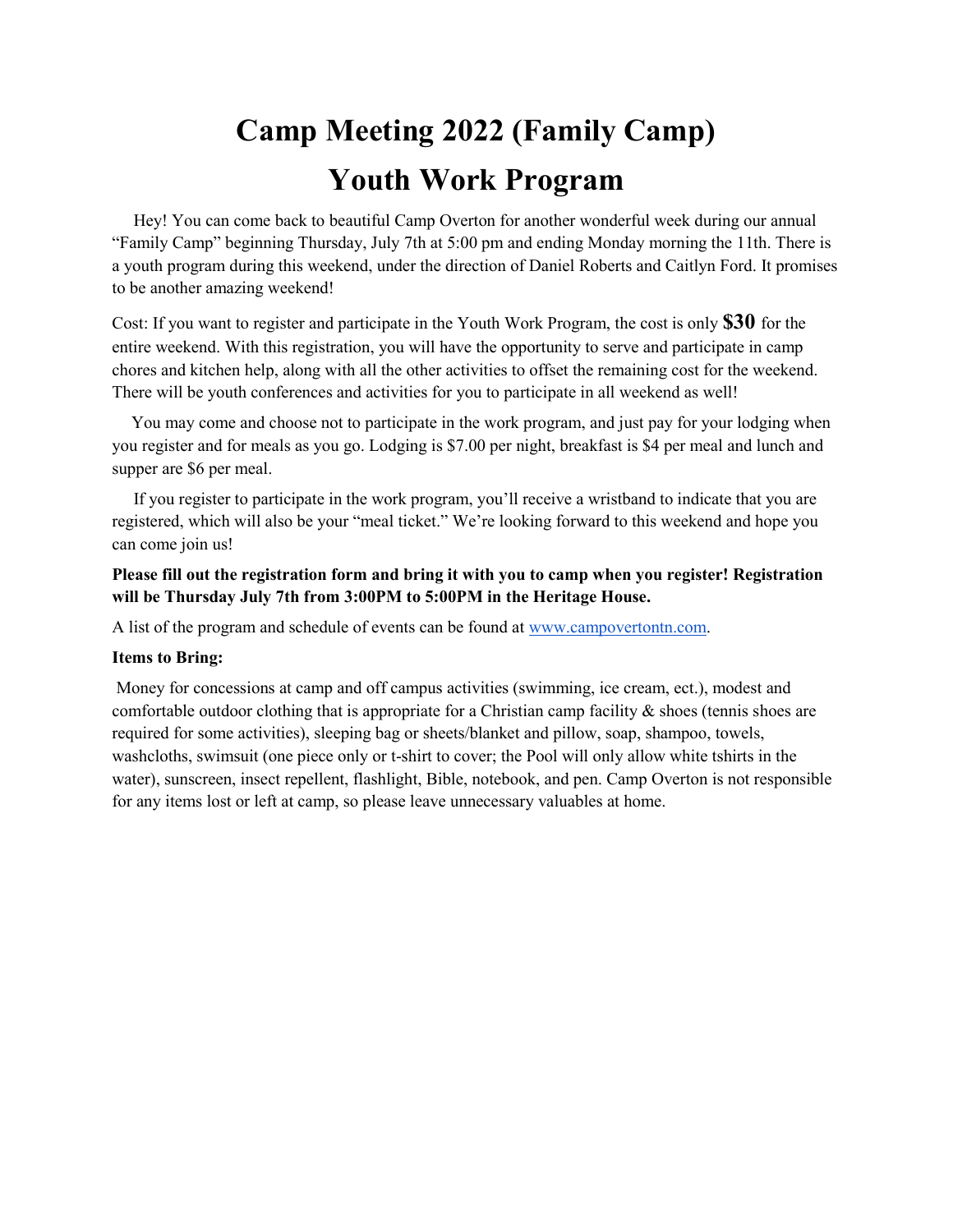## **Camp Overton Youth Family Camp Registration Form**

| Student's Name:                                                                       |                                                                   |                                                                                                                                                                                                                                                                                                                                                                                                                                                                                                                                                                                                                                                       |
|---------------------------------------------------------------------------------------|-------------------------------------------------------------------|-------------------------------------------------------------------------------------------------------------------------------------------------------------------------------------------------------------------------------------------------------------------------------------------------------------------------------------------------------------------------------------------------------------------------------------------------------------------------------------------------------------------------------------------------------------------------------------------------------------------------------------------------------|
| Sex (circle): Male Female                                                             |                                                                   |                                                                                                                                                                                                                                                                                                                                                                                                                                                                                                                                                                                                                                                       |
| Grade this fall (you MUST be entering at least 7th grade):                            |                                                                   |                                                                                                                                                                                                                                                                                                                                                                                                                                                                                                                                                                                                                                                       |
|                                                                                       |                                                                   |                                                                                                                                                                                                                                                                                                                                                                                                                                                                                                                                                                                                                                                       |
| City: $\frac{1}{2}$ State: $\frac{1}{2}$ Zip:                                         |                                                                   |                                                                                                                                                                                                                                                                                                                                                                                                                                                                                                                                                                                                                                                       |
|                                                                                       |                                                                   |                                                                                                                                                                                                                                                                                                                                                                                                                                                                                                                                                                                                                                                       |
|                                                                                       |                                                                   |                                                                                                                                                                                                                                                                                                                                                                                                                                                                                                                                                                                                                                                       |
| Pastor's name: $\frac{1}{2}$                                                          |                                                                   |                                                                                                                                                                                                                                                                                                                                                                                                                                                                                                                                                                                                                                                       |
| Directors or their Assigned Counselor should know.                                    |                                                                   | Please indicate any allergies, physical weaknesses, or precautions relating to your camper that the                                                                                                                                                                                                                                                                                                                                                                                                                                                                                                                                                   |
| Date of last tetanus shot:                                                            |                                                                   | ,我们也不能在这里的人,我们也不能在这里的人,我们也不能在这里的人,我们也不能在这里的人,我们也不能在这里的人,我们也不能在这里的人,我们也不能在这里的人,我们也                                                                                                                                                                                                                                                                                                                                                                                                                                                                                                                                                                     |
| herewith released from liability for all actions taken in good faith during the trip. |                                                                   | thereof during the listed dates. I also grant power of attorney, in case of a medical emergency, to the Directors, their Designee,<br>or other Authorized Personnel to seek medical treatment for the above listed child with the same authority as myself as Parent or<br>Guardian. I further authorize the appropriate physician and/or hospital to administer emergency treatment when deemed<br>necessary. (You will be notified as soon as possible should any incident occur.) Further, in consideration of the services<br>performed by Camp Overton and the Directors, Counselors/Workers, and other employees and agents of Camp Overton are |
|                                                                                       |                                                                   |                                                                                                                                                                                                                                                                                                                                                                                                                                                                                                                                                                                                                                                       |
|                                                                                       |                                                                   |                                                                                                                                                                                                                                                                                                                                                                                                                                                                                                                                                                                                                                                       |
| Home Phone: $\frac{2}{\sqrt{2}}$                                                      |                                                                   |                                                                                                                                                                                                                                                                                                                                                                                                                                                                                                                                                                                                                                                       |
| Work Phone: Cell: Cell:                                                               |                                                                   |                                                                                                                                                                                                                                                                                                                                                                                                                                                                                                                                                                                                                                                       |
| Other Emergency Contact (name & number):                                              |                                                                   |                                                                                                                                                                                                                                                                                                                                                                                                                                                                                                                                                                                                                                                       |
| Insurance Information (include company, policy #, and insured names):                 |                                                                   |                                                                                                                                                                                                                                                                                                                                                                                                                                                                                                                                                                                                                                                       |
|                                                                                       |                                                                   |                                                                                                                                                                                                                                                                                                                                                                                                                                                                                                                                                                                                                                                       |
|                                                                                       |                                                                   |                                                                                                                                                                                                                                                                                                                                                                                                                                                                                                                                                                                                                                                       |
|                                                                                       |                                                                   | Student: I agree to abide by all camp rules and expectations during Family Camp 2022 (see Camp<br>program for a list of guidelines at www.campovertontn.com), and to be respectful of all authority.                                                                                                                                                                                                                                                                                                                                                                                                                                                  |
| <b>Student Signature</b>                                                              | <u> 1980 - Johann John Stone, mars eta biztanleria (h. 1980).</u> |                                                                                                                                                                                                                                                                                                                                                                                                                                                                                                                                                                                                                                                       |
|                                                                                       |                                                                   | $\Box$ I WILL participate in the Youth Work Program – attached my \$30 payment (payable to Camp Overton).                                                                                                                                                                                                                                                                                                                                                                                                                                                                                                                                             |